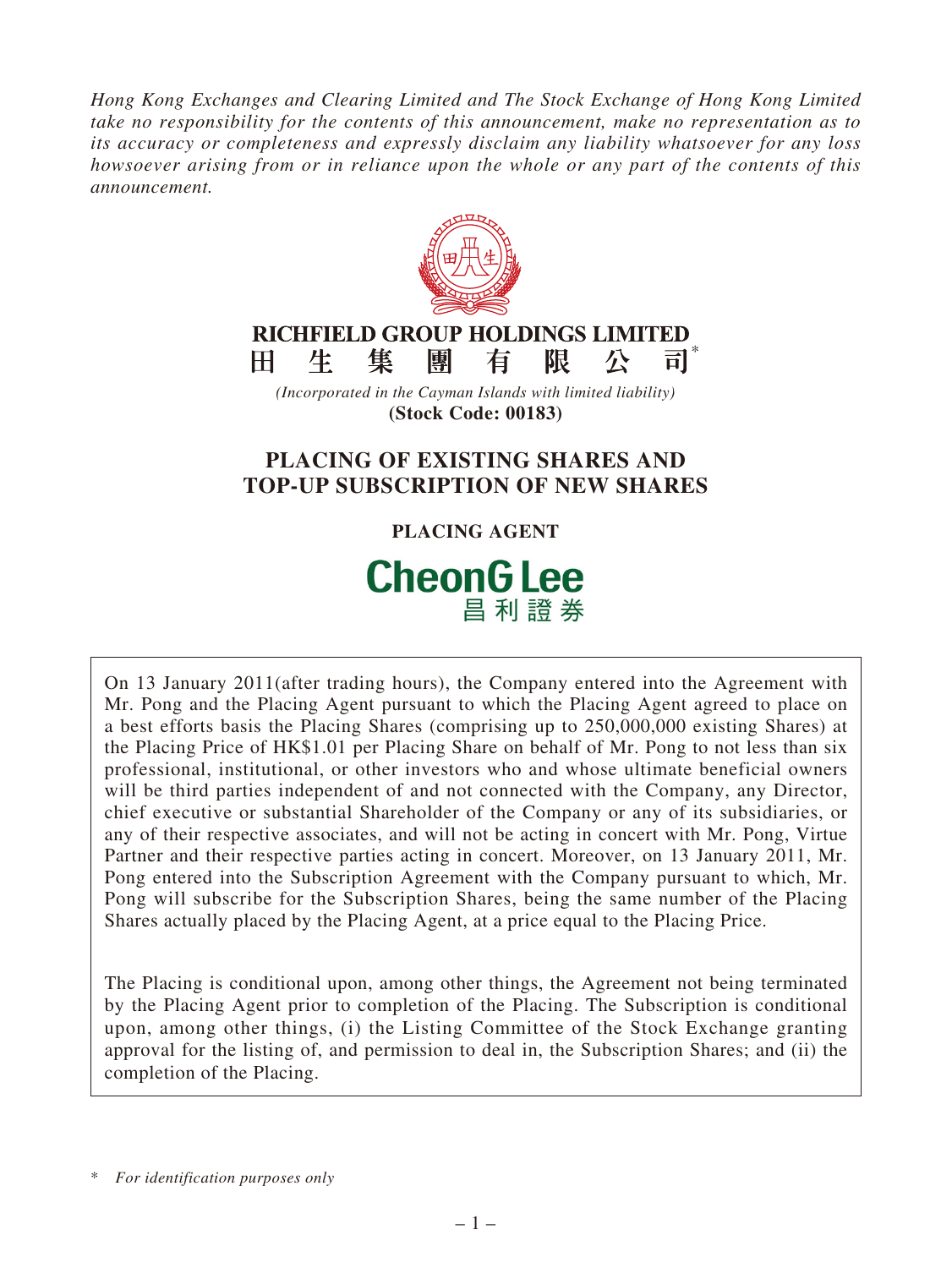The Placing Price (which is equivalent to the subscription price per Subscription Share) was arrived at after arm's length negotiations between Mr. Pong, the Company and the Placing Agent. The Directors consider that the Placing Price, the terms of the Agreement and the Subscription Agreement and the transactions contemplated thereunder are fair and reasonable and are in the interests of the Company and the Shareholders as a whole.

Assuming the Placing and the Subscription are completed in full, the Placing Shares represent approximately 7.74% of the existing issued share capital of the Company as at the date of this announcement and the Subscription Shares represent approximately 7.19% of the entire issued share capital of the Company as enlarged by the allotment and issue of the Subscription Shares.

The Subscription Shares are to be issued under the general mandate to allot, issue and deal with Shares granted to the Directors at the annual general meeting of the Company held on 29 October 2010. Application will be made to the Listing Committee of the Stock Exchange for the grant of the approval for the listing of, and permission to deal in, the Subscription Shares.

Assuming the Placing and the Subscription are completed in full, the net proceeds of the Subscription will be approximately HK\$243 million. The Directors intend to apply the net proceeds as general working capital.

The shareholding interest of Mr. Pong, Virtue Partner and parties acting in concert with them in the issued share capital of the Company will be reduced from approximately 63.47% to approximately 55.73% immediately upon completion of the Placing and will increase to approximately 58.90% immediately after the completion of the Subscription.

**As the Placing and the Subscription are subject to the satisfaction of a number of conditions and may or may not proceed to completion, Shareholders and prospective investors are advised to exercise caution when dealing in the Shares.**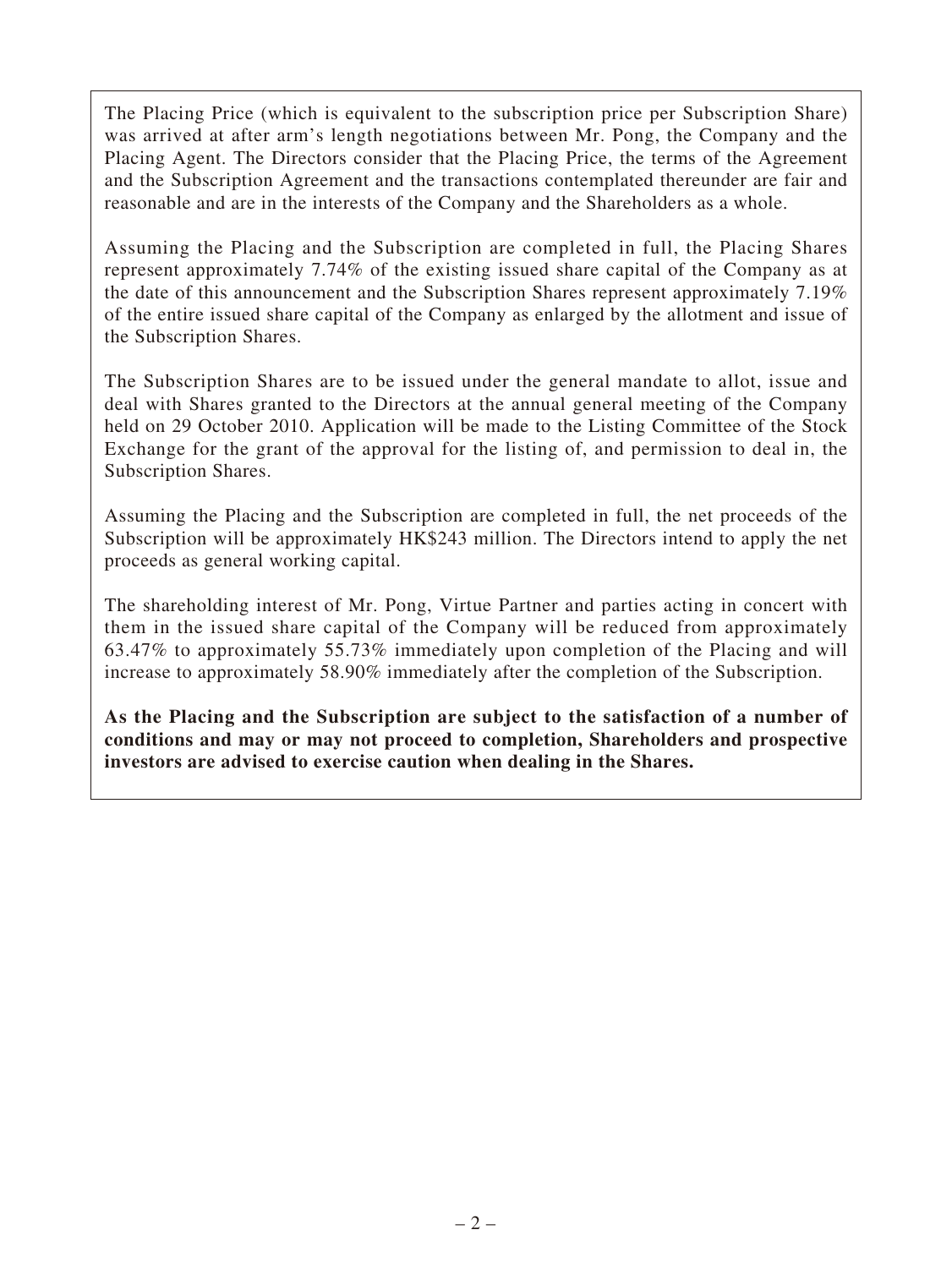## **THE PLACING**

**The Agreement**

**Date:** 13 January 2011 (after trading hours)

Parties: (1) Mr. Pong;

- (2) the Company; and
- (3) the Placing Agent.

Pursuant to the Agreement, the Placing Agent agreed to place on a best efforts basis the Placing Shares (comprising up to 250,000,000 existing Shares) at the Placing Price of HK\$1.01 per Placing Share on behalf of Mr. Pong to not less than six professional, institutional, or other investors who and whose ultimate beneficial owners will be third parties independent of and not connected with the Company, any Director, chief executive or substantial Shareholder of the Company or any of its subsidiaries, or any of their respective associates, and will not be acting in concert with Mr. Pong, Virtue Partner and their respective parties acting in concert.

#### **The Vendor**

Mr. Pong is an executive Director and a controlling Shareholder (as defined under the Listing Rules) of the Company and is the beneficial owner of 352,176,000 Shares, representing approximately 10.91% of the existing issued share capital of the Company as at the date of this announcement. Virtue Partner, which is beneficially wholly-owned by Mr. Pong, holds 936,794,000 Shares as at the date of this announcement. In addition, Richfield (Holdings) Limited, being the beneficial owner of 760,000,000 Shares, is the party acting in concert with Mr. Pong. Therefore, Mr. Pong, Virtue Partner and parties acting in concert with them are holding 2,048,970,000 Shares in aggregate, representing approximately 63.47% of the existing issued share capital of the Company as at the date of this announcement.

#### **The Placing Agent**

The Placing Agent, Cheong Lee Securities Limited, has been appointed to the exclusion of others, to place, on a best efforts basis, the Placing Shares. Each of the Placing Agent and its ultimate beneficial owners is a third party independent of and not connected with the Company, any Director, chief executive or substantial Shareholder of the Company or any of its subsidiaries, or any of their respective associates, and is not acting in concert with Mr. Pong, Virtue Partner and their respective parties acting in concert.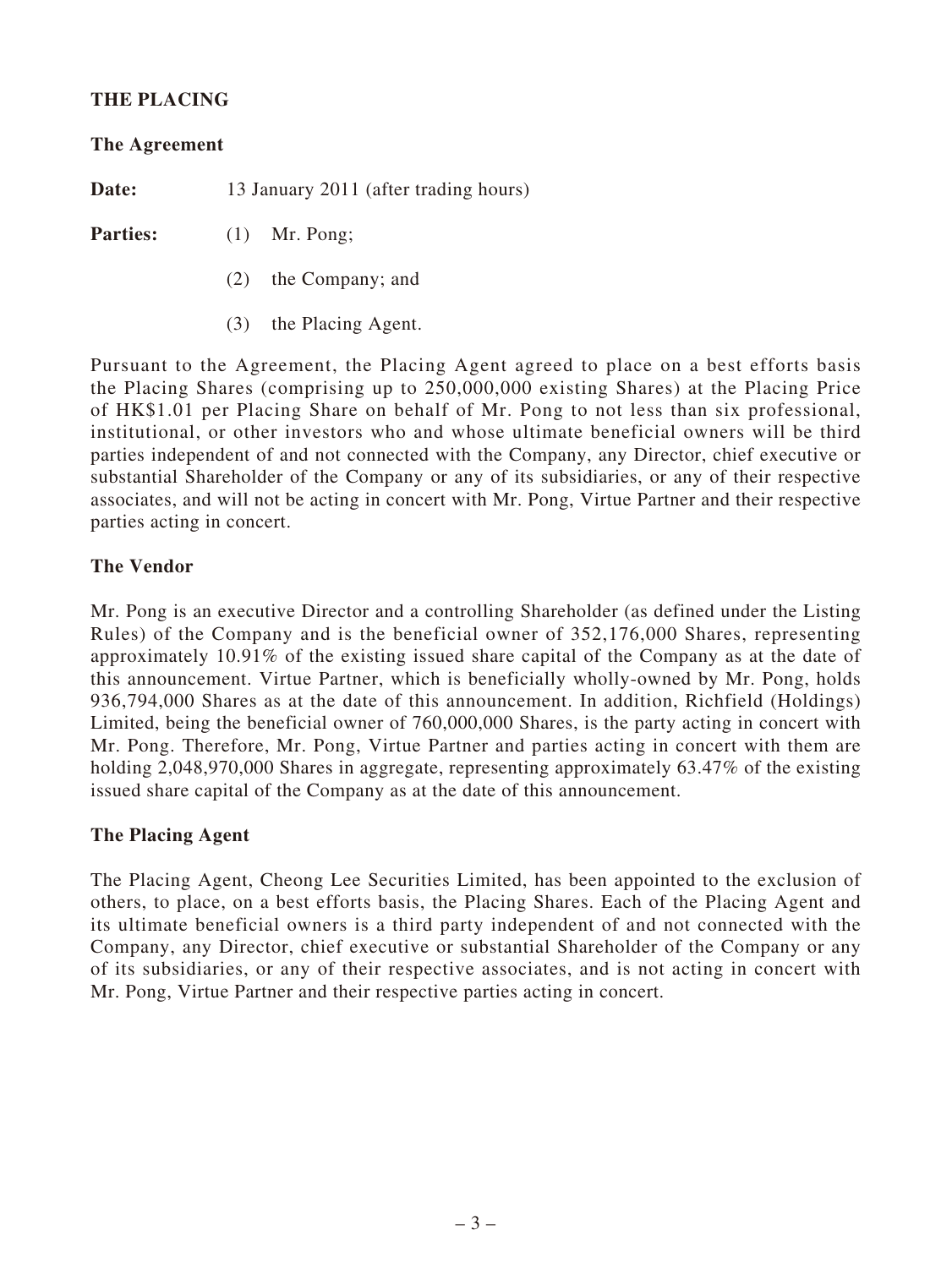## **The Placees**

The Placing Shares shall be placed to not less than six professional, institutional or other investors. The placees and their ultimate beneficial owners shall be third parties independent of and not connected with the Company, any Director, chief executive or substantial Shareholder of the Company or any of its subsidiaries, or any of their respective associates. The placees and their ultimate beneficial owners shall not be acting in concert with Mr. Pong, Virtue Partner and their respective parties acting in concert. It is not expected by the Board that any individual placee will become a substantial Shareholder of the Company immediately after completion of the Placing and the Subscription.

#### **Number of Placing Shares**

The number of Placing Shares shall be up to 250,000,000 Shares. The Placing Shares represent approximately 7.74% of the existing issued share capital of the Company as at the date of this announcement and approximately 7.19% of the issued share capital of the Company as enlarged by the allotment and issue of the Subscription Shares.

## **Placing Price**

The Placing Price of HK\$1.01 per Placing Share represents:

- (i) a discount of approximately 5.6% to the closing price of HK\$1.07 per Share as quoted on the Stock Exchange on 13 January 2011, being the date on which the Agreement was signed; and
- (ii) a discount of approximately  $7.51\%$  to the average of the closing prices of approximately HK\$1.092 per Share as quoted on the Stock Exchange for the last five consecutive trading days immediately prior to the date of the Agreement.

The Placing Price was arrived at after arm's length negotiations between the Company, Mr. Pong and the Placing Agent with reference to the closing prices per Share as shown above, the future prospects of the Group and the recent market sentiment. The Directors consider that the Placing Price and the terms of the Agreement are fair and reasonable and are in the interests of the Company and the Shareholders as a whole.

#### **Rights**

The Placing Shares will be placed free from all liens, charges, pledges, mortgages, securities, interests, preemption rights, options, equities, trusts and any other encumbrances or third party rights or claims of any kind and together with the rights attaching to them, including the right to receive all dividends and other distributions declared, made or paid after the date of the Agreement.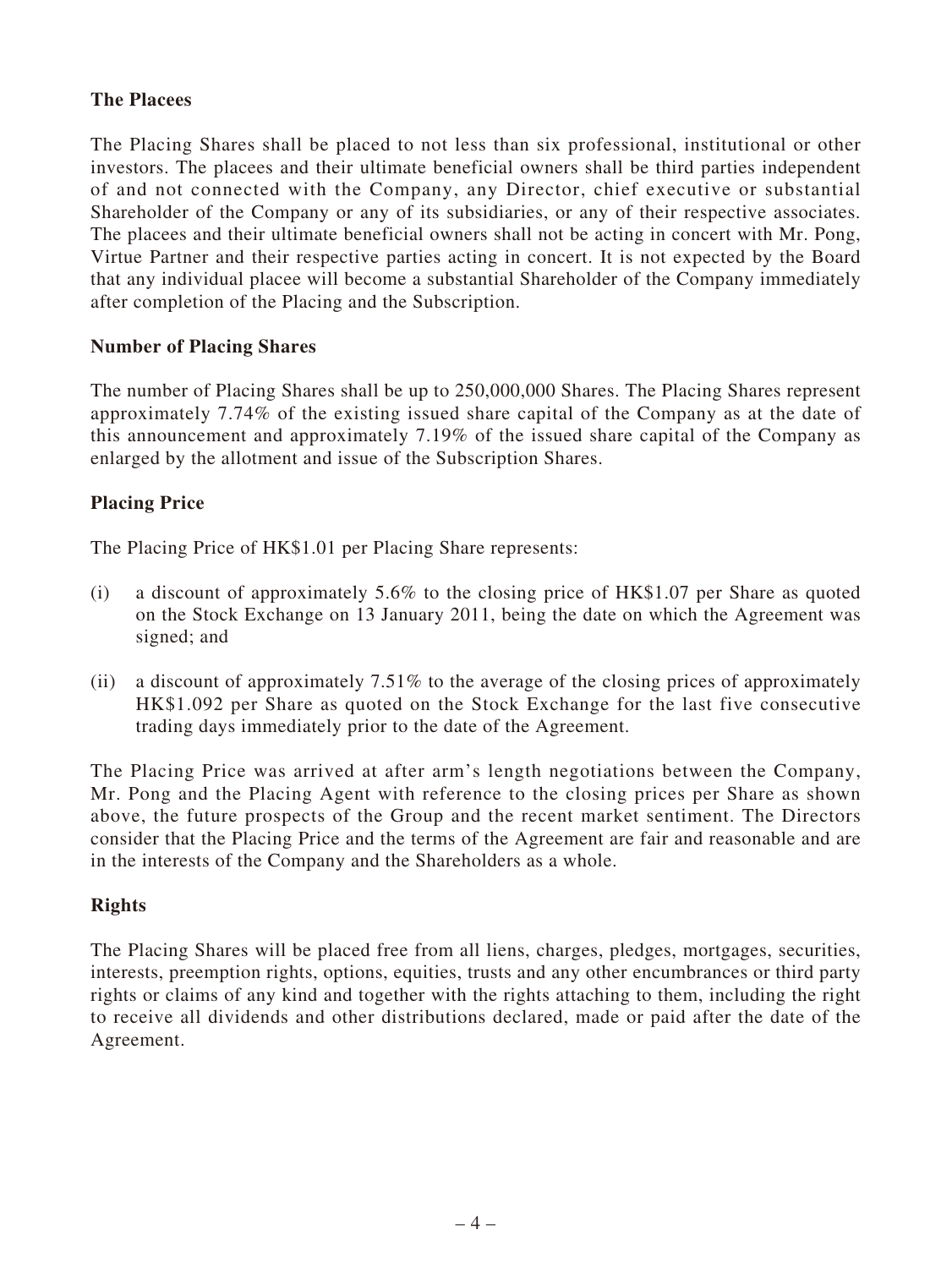## **Conditions of the Placing**

The obligation of the Placing Agent to proceed to completion of the Placing is conditional upon:

- (a) the Subscription Agreement having been entered into by the Company and Mr. Pong and not subsequently having been revoked, terminated or modified;
- (b) there not having occurred at any time prior to completion (i) any breach of, or any event rendering untrue, incorrect or breached, any of the representations, warranties or undertakings referred to in the Agreement or (ii) any breach of, or failure to perform, any of the other obligations of the Company or Mr. Pong which are required to be performed at or before completion of the Placing;
- (c) there not having occurred:
	- (i) any event, or series of events beyond the reasonable control of the Placing Agent (including, without limitation, acts of government, strikes, labour disputes, lockouts, fire, explosion, flooding, civil commotion, economic sanctions, epidemic, pandemic, outbreak of infectious disease, terrorism, outbreak or escalation of hostilities (whether local, national or international), acts of war and acts of God);
	- (ii) any change, or development (whether or not permanent) involving a prospective change, in or affecting the business, general affairs, management, prospects, assets and liabilities, shareholders' equity, results of operations or position, financial or otherwise, of the Company or the Group as a whole, whether or not arising in the ordinary course of business;
	- (iii) any change (whether or not permanent) or any development (whether or not permanent) involving a prospective change or any crisis in local, national or international financial, political, economic, legal, military, industrial, fiscal, regulatory, currency or market conditions (including, without limitation, conditions in the stock and bond markets, money and foreign exchange markets, interbank markets and credit markets and conditions with respect to interest rates in Hong Kong or otherwise) or foreign exchange controls in Hong Kong or overseas or any occurrence of a combination of any such changes or developments or crises or any deterioration of any such conditions;
	- (iv) the commencement by any state, governmental, judicial, regulatory or political body or organisation of any action against any director of the Company or an announcement by any state, governmental, judicial, regulatory or political body or organisation that it intends to take any such action; or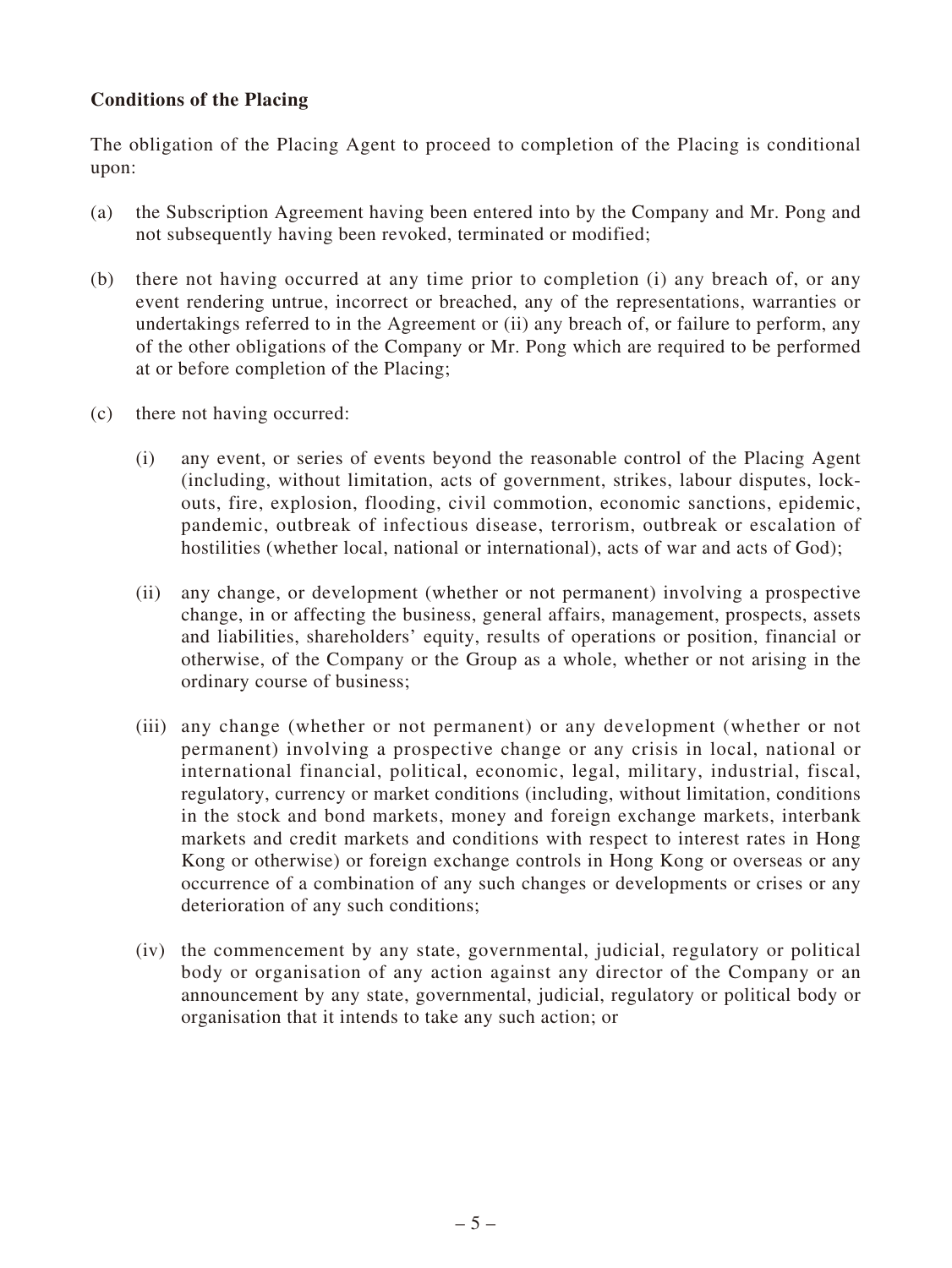- (v) the introduction of any new law or regulation or any change (whether or not permanent) or development (whether or not permanent) involving a prospective change in existing laws or regulations or the interpretation or application thereof by any court or other competent authority, which individually or together, in the sole opinion of the Placing Agent, prejudices or is likely to prejudice materially the success of the Placing or dealings in the Placing Shares in the secondary market or makes it or is likely to make it impracticable or inadvisable or inexpedient to proceed with the offer, sale, distribution or delivery of the Placing Shares on the terms and in the manner contemplated in the Agreement; and
- (d) there not having occurred at any time prior to completion (i) the imposition of any moratorium, suspension or material restriction on trading in shares or securities generally on the Stock Exchange, or in any securities of the Company on any stock exchange or over the counter market or (ii) any material disruption in securities settlement, payment or clearance services in Hong Kong or the People's Republic of China or (iii) the imposition of any moratorium on commercial banking activities by the authorities in Hong Kong or the People's Republic of China or the United States Federal or New York State authorities.

Each of Mr. Pong and the Company undertakes promptly to inform the Placing Agent of any matter or circumstance which comes to the attention of any of them which may fall within paragraphs (a) to (d) above. If any of such conditions shall not have been fulfilled or (alternatively) waived by the Placing Agent (upon such terms as the Placing Agent may deem necessary) by completion, the Agreement and the obligations of the Placing Agent under the Agreement shall ipso facto cease and terminate at that time (or at such earlier time as the relevant condition shall have become incapable of fulfilment and the Placing Agent shall have determined not to waive fulfilment and notified the same to Mr. Pong and the Company) and no party shall be under any liability to any other for costs, damages, charges, compensation or otherwise under the Agreement, except (i) in relation to outstanding liabilities for incurred costs and expenses and obligations, agreements and liabilities arising prior to such termination, and (ii) the indemnity to be given by the Company and Mr. Pong to the Placing Agent under the Agreement. As at the date of this announcement, condition (a) has been fulfilled.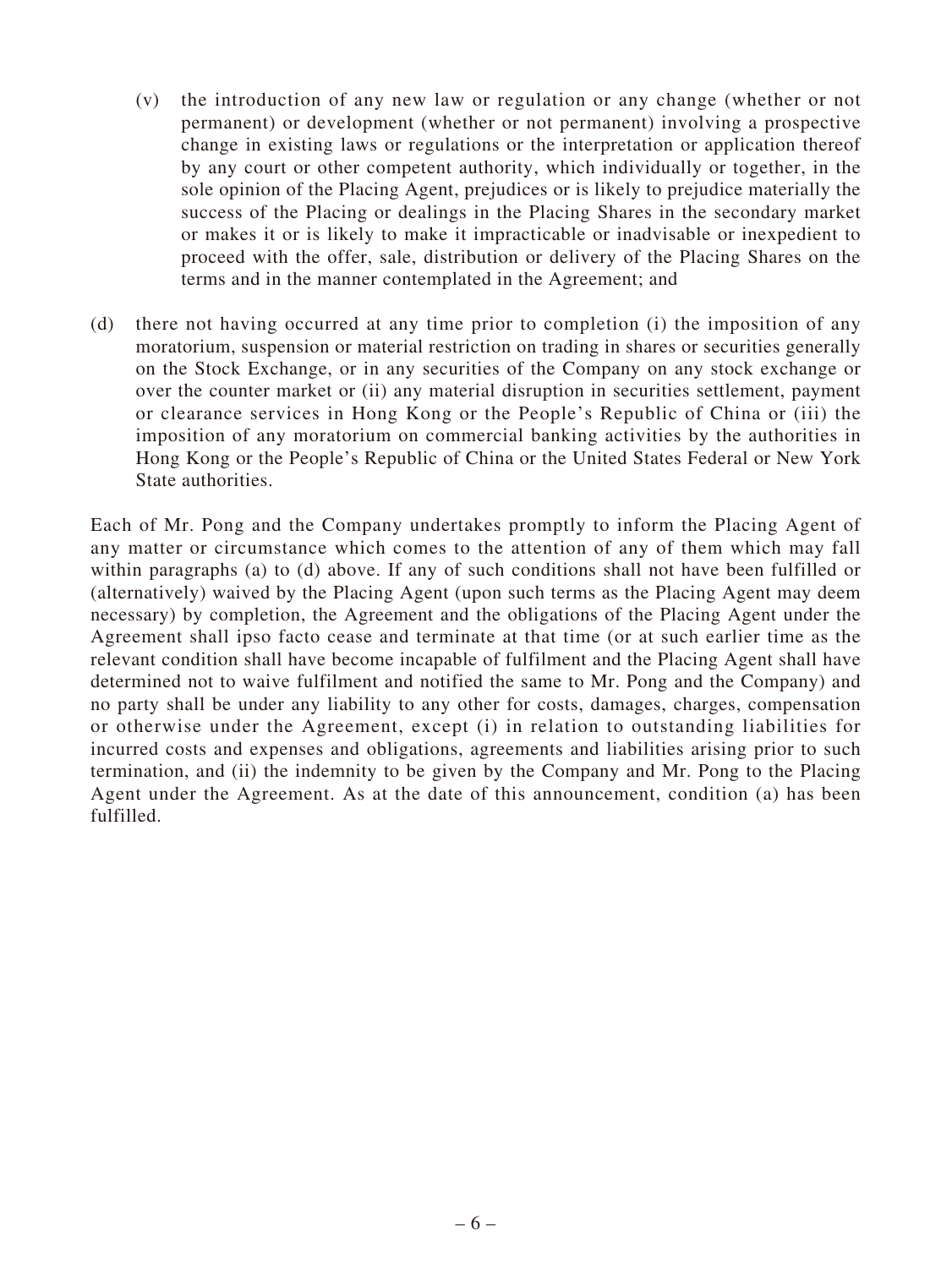# **Completion**

Completion of the Placing is expected to take place on or before 26 January 2011.

# **THE SUBSCRIPTION**

## **The Subscription Agreement**

Pursuant to the Agreement, the Company and Mr. Pong has executed the Subscription Agreement on 13 January 2011 (after trading hours), pursuant to which Mr. Pong will subscribe for the Subscription Shares, being the same number of the Placing Shares actually placed by the Placing Agent at a price equal to the Placing Price. The major terms of the Subscription Agreement are as follows:

#### **The Issuer**

The Company

## **The Subscriber**

Mr. Pong, which, as at the date of this announcement, is beneficially interested in 352,176,000 Shares, representing approximately 10.91% of the existing issued share capital of the Company. Virtue Partner which is beneficially wholly-owned by Mr. Pong, holds 936,794,000 Shares as at the date of this announcement. In addition, Richfield (Holdings) Limited, being the beneficial owner of 760,000,000 Shares, is the party acting in concert with Virtue Partner. Therefore, Mr. Pong, Virtue Partner and parties acting in concert with them are holding 2,048,970,000 Shares in aggregate, representing approximately 63.47% of the existing issued share capital of the Company as at the date of this announcement.

The shareholding interest of Mr. Pong, Virtue Partner and parties acting in concert with them in the issued share capital of the Company will be reduced from approximately 63.47% to approximately 55.73% immediately upon completion of the Placing and will increase to approximately 58.90% immediately after the completion of the Subscription.

#### **Number of Subscription Shares**

The number of Subscription Shares shall be up to 250,000,000 Shares, being the same number of the Placing Shares successfully placed by the Placing Agent for Mr. Pong. The maximum aggregate nominal value of the Subscription Shares is HK\$2,500,000, assuming that the Placing and the Subscription are completed in full.

#### **Subscription Price**

The subscription price is HK\$1.01 per Subscription Share, which is equivalent to the Placing Price and will be settled by Mr. Pong in cash. The expenses arising from the Placing incurred by Mr. Pong , including but not limited to the placing commission paid by Mr. Pong to the Placing Agent will be deducted from the aggregate subscription price payable by Mr. Pong.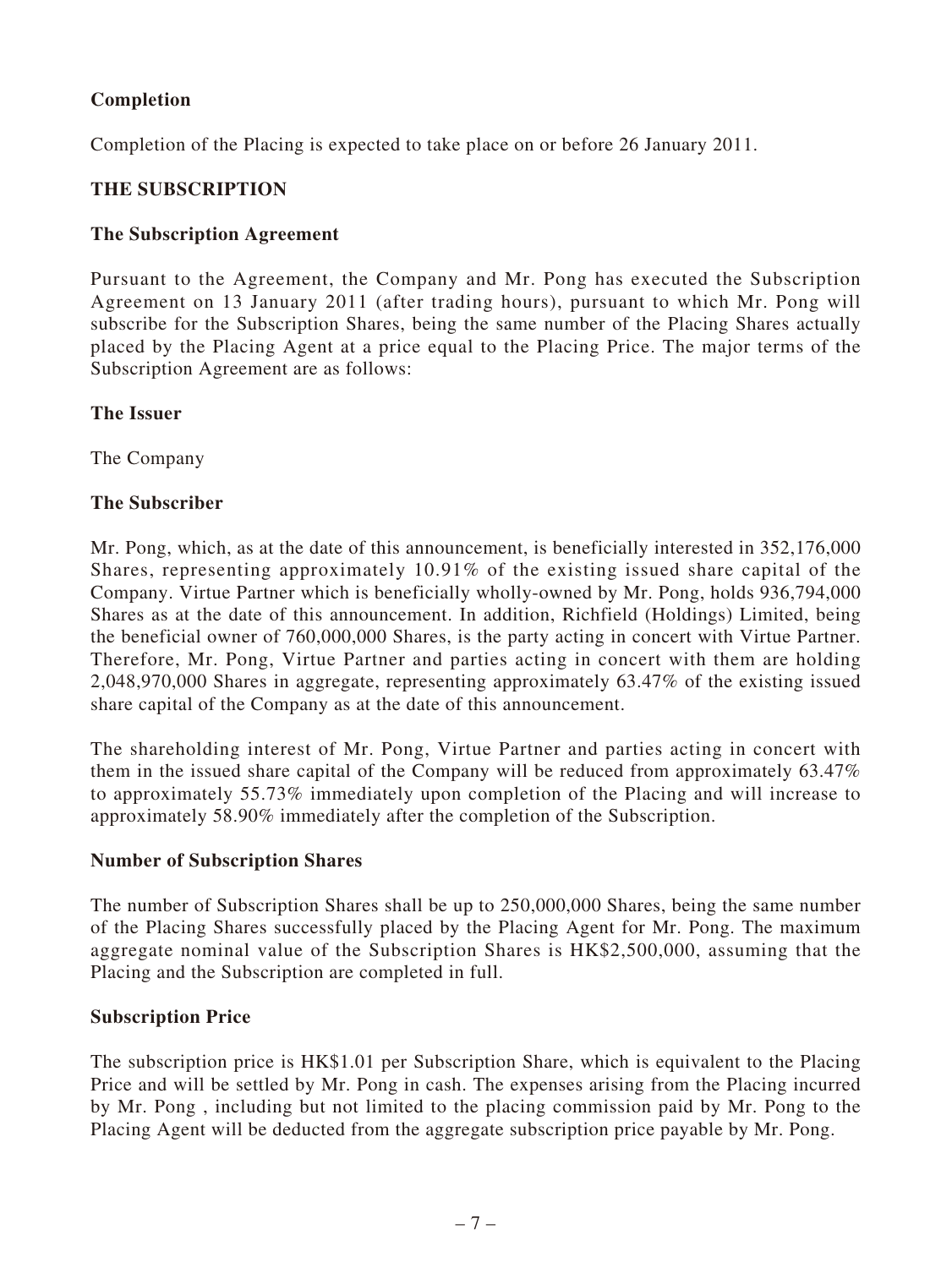The gross proceeds to be raised from the Placing and the Subscription will be approximately HK\$252.5 million. After deducting the estimated expenses (including the placing commission payable to the Placing Agent) for the Placing and the Subscription, the net proceeds to be raised will be approximately HK\$243 million. As such, the net issue price for each newly issued Subscription Share is approximately HK\$0.972.

# **Rights**

The Subscription Shares, when allotted and issued, will rank pari passu in all respects among themselves and with the Shares in issue on the date of allotment and issue of the Subscription Shares, including the right to receive all dividends or other distributions declared, made or paid after the date of completion of the Subscription.

## **Mandate to issue the Subscription Shares**

The Subscription Shares are to be issued under the general mandate to allot, issue and deal with Shares granted to the Directors at the annual general meeting of the Company held on 29 October 2010. Under the said general mandate, 615,700,000 Shares can be issued. Before the date of this announcement, the Company has allotted and issued 150,000,000 Shares by utilizing the general mandate for issue of new shares as disclosed in the announcement dated 1 November 2010. As such, the current general mandate is sufficient for the issue and allotment of the Subscription Shares. No separate Shareholders' approval is required for the Subscription and the Placing.

# **Conditions of the Subscription**

The Subscription is conditional upon the following conditions having been fulfilled within 14 days from the date of the Agreement (or such other date as may be agreed between the Company and Mr. Pong, subject to approval of the Stock Exchange):

- 1. the Listing Committee of the Stock Exchange granting approval for the listing of, and permission to deal in the Subscription Shares; and
- 2. completion of the Placing in accordance with the terms of the Agreement.

None of the above conditions are waivable by the Company or Mr. Pong. In the event that the conditions of the Subscription are not fulfilled in full by the date stipulated in the Subscription Agreement, neither the Company nor Mr. Pong shall have any obligations and liabilities under the Subscription Agreement.

#### **Completion of the Subscription**

It is intended that the Subscription will be completed within 14 days from the date of the Agreement. If the Subscription is to be completed thereafter, it will constitute a connected transaction under the Listing Rules and require compliance with all the relevant requirements under Chapter 14A of the Listing Rules, including but not limited to the issue of a separate circular and approval of the independent Shareholders (being Shareholders other than Mr. Pong, Virtue Partner, their respective associates and parties acting in concert).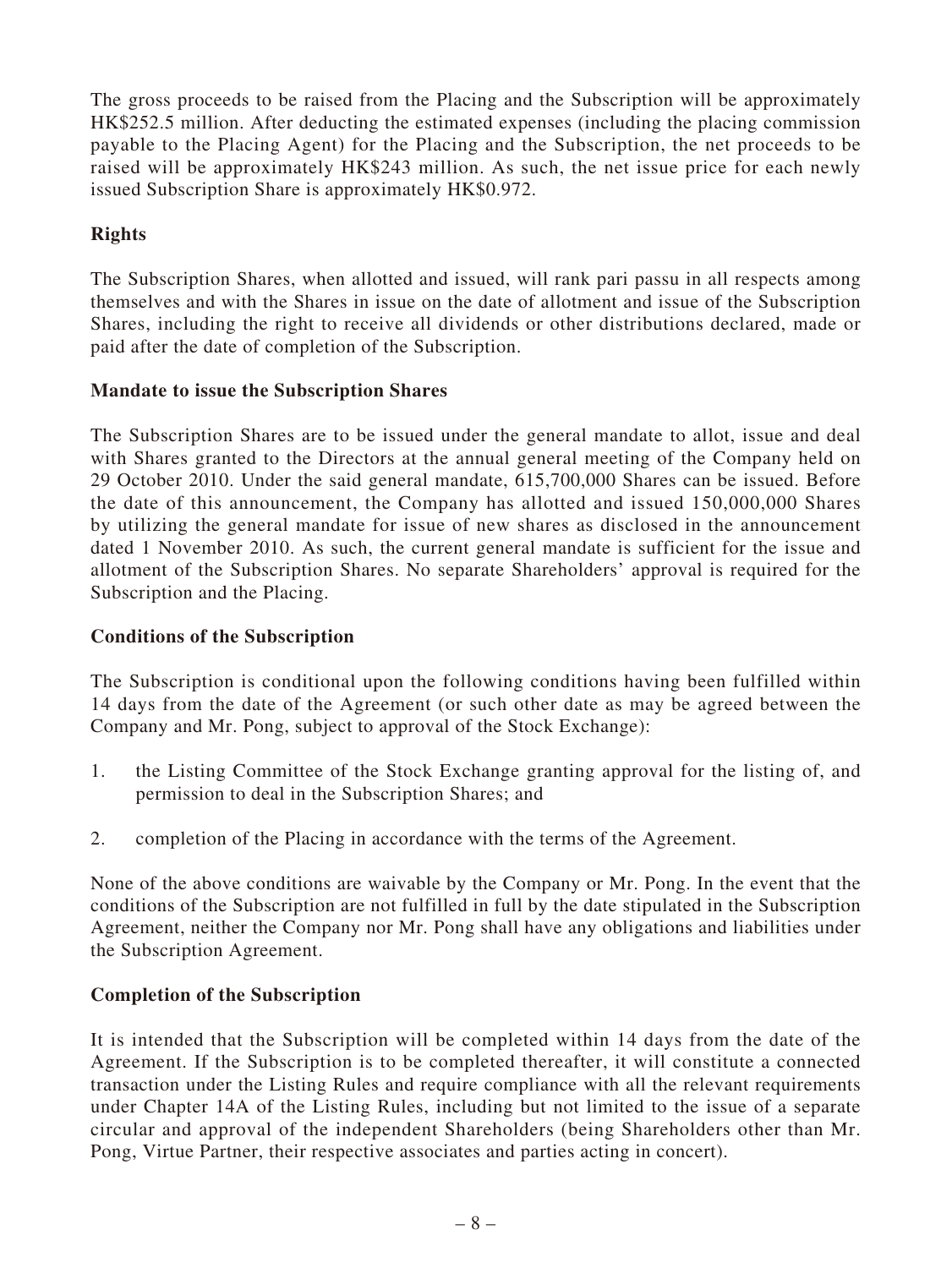## **Application for listing**

Application will be made by the Company to the Listing Committee of the Stock Exchange for the listing of, and permission to deal in, the Subscription Shares. Further announcement will be made by the Company upon completion of the Placing and the Subscription.

#### **CHANGES OF SHAREHOLDING STRUCTURE**

The changes of the shareholding of the Company as a result of the Placing and the Subscription are as follows:

| Shareholder                                                                        | <b>Notes</b>   | <b>Immediately before</b><br>completion of the Placing<br>and the Subscription |          | <b>Shareholding immediately</b><br>after completion<br>of the Placing in full<br>but before completion<br>of the Subscription |        | As at the date<br>of this announcement, i.e.<br><b>Shareholding immediately</b><br>after completion<br>of the Placing and<br>the Subscription in full |        |
|------------------------------------------------------------------------------------|----------------|--------------------------------------------------------------------------------|----------|-------------------------------------------------------------------------------------------------------------------------------|--------|-------------------------------------------------------------------------------------------------------------------------------------------------------|--------|
|                                                                                    |                | No. of shares Approx. %                                                        |          | No. of shares Approx. %                                                                                                       |        | No. of shares Approx. %                                                                                                                               |        |
| Substantial/controlling<br><i>shareholders</i>                                     |                |                                                                                |          |                                                                                                                               |        |                                                                                                                                                       |        |
| Virtue Partner Group Limited                                                       |                | 936,794,000                                                                    | 29.02    | 686,794,000                                                                                                                   | 21.28  | 936,794,000                                                                                                                                           | 26.93  |
| Richfield (Holdings) Limited                                                       | $\overline{2}$ | 760,000,000                                                                    | 23.54    | 760,000,000                                                                                                                   | 23.54  | 760,000,000                                                                                                                                           | 21.85  |
| Mr. Pong                                                                           |                | 352,176,000                                                                    | 10.91    | 352,176,000                                                                                                                   | 10.91  | 352,176,000                                                                                                                                           | 10.12  |
| Subtotal of Virtue Partner,<br>Mr. Pong and parties acting<br>in concert with them |                | 2,048,970,000                                                                  | 63.47    | 1,798,970,000                                                                                                                 | 55.73  | 2,048,970,000                                                                                                                                         | 58.90  |
| <b>Public shareholders</b>                                                         |                |                                                                                |          |                                                                                                                               |        |                                                                                                                                                       |        |
| The Placees                                                                        |                | $\theta$                                                                       | $\theta$ | 250,000,000                                                                                                                   | 7.74   | 250,000,000                                                                                                                                           | 7.19   |
| Other public Shareholders                                                          |                | 1,179,530,000                                                                  | 36.53    | 1,179,530,000                                                                                                                 | 36.53  | 1,179,530,000                                                                                                                                         | 33.91  |
| Total                                                                              |                | 3,228,500,000                                                                  | 100.00   | 3,228,500,000                                                                                                                 | 100.00 | 3,478,500,000                                                                                                                                         | 100.00 |

*Notes*:

*Note 1*: Virtue Partner is beneficially owned as to 100% by Mr. Pong, an executive Director.

*Note 2*: Richfield (Holdings) Limited is beneficially owned as to 100% by Mr. Au Wing Wah. Under the Securities and Futures Ordinance, Mr. Au Wing Wah is deemed to be interested in all the Shares held by Richfield (Holdings) Limited. On 12 June 2008, Richfield (Holdings) Limited as a chargor has executed a share charge in favour of Vastwood Limited, a wholly-owned subsidiary of Richfield Group Holdings Limited, as a chargee in respect of the fixed charge over these 760,000,000 Shares. Therefore, Richfield Group Holdings Limited is deemed to be interested in the Shares owned by Vastwood Limited under the Securities and Futures Ordinance.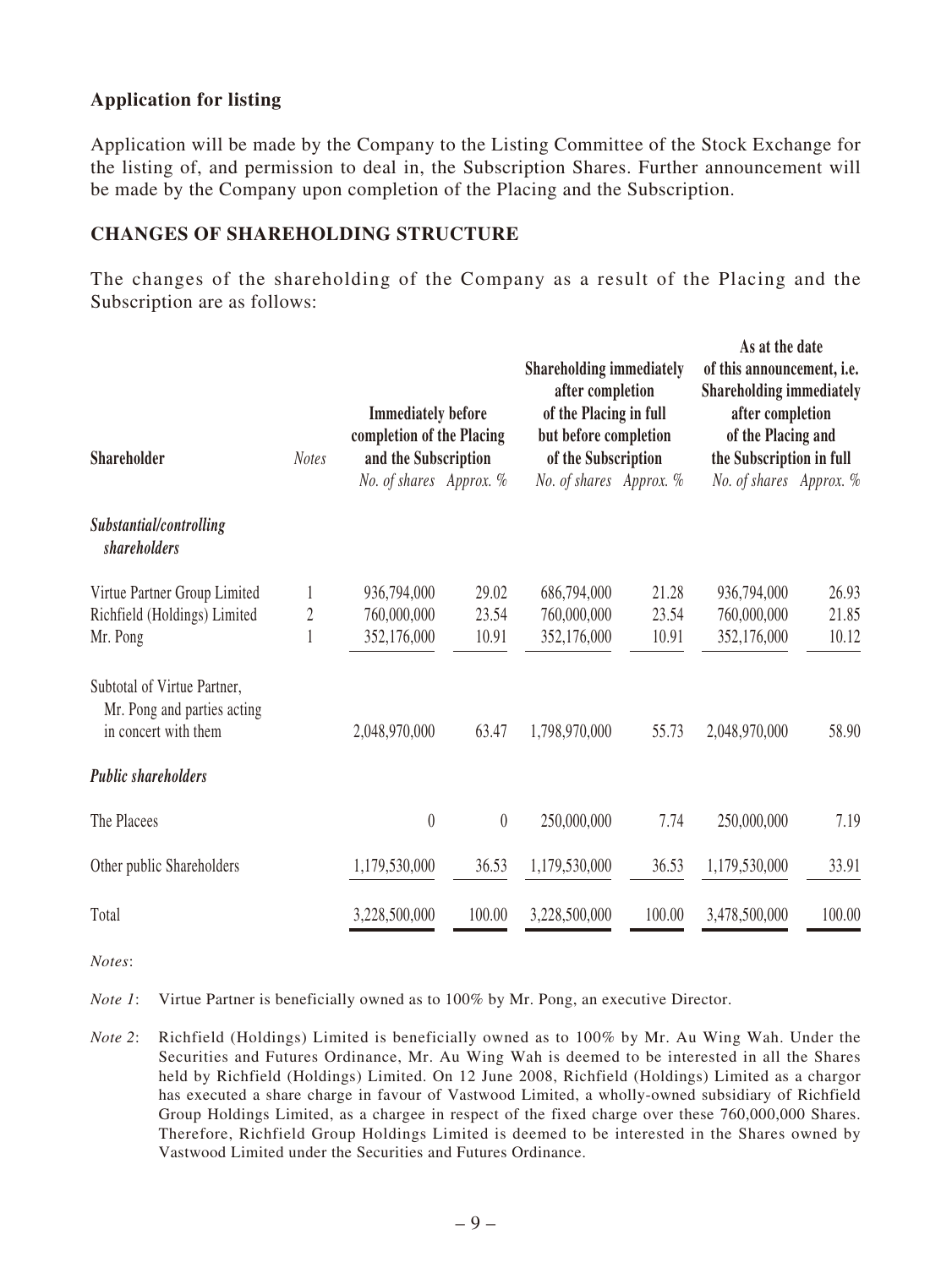# **REASONS FOR THE PLACING AND THE SUBSCRIPTION**

As at the date of this announcement, the Group is principally engaged in provision of property brokerage services, provision of schemes for property consolidation, assembly and redevelopment and property trading in Hong Kong. The Group has diversified its business scope and commenced to engage in property development business in Hong Kong.

The net proceeds of the Subscription will be approximately HK\$243 million. The Directors intend to apply the net proceeds as general working capital of the Group.

The Board considers that it is beneficial to the Company and the Shareholders as a whole to raise capital for the future business development of the Group by way of the Placing and the Subscription as the Placing will broaden the capital and shareholder base of the Company thereby increasing the liquidity of the Shares.

The Directors consider that the Agreement and the Subscription Agreement are entered into upon normal commercial terms following arm's length negotiations between the Company, Mr. Pong and the Placing Agent and that the terms of the Agreement and the Subscription Agreement are fair and reasonable and are in the interests of the Company and the Shareholders as a whole.

#### **FUND RAISING ACTIVITY IN PAST 12 MONTHS**

The following is the equity fund raising activities conducted by the Company in the past 12 months immediately preceding the date of this announcement:

| Date of<br>announcement | Event                                      | Net proceeds<br>(approximately) | <b>Intended use</b><br>of proceeds<br>as announced | <b>Actual use</b><br>of proceeds |
|-------------------------|--------------------------------------------|---------------------------------|----------------------------------------------------|----------------------------------|
| 21 October 2010         | Placing of<br>150,000,000<br><b>Shares</b> | HK\$174 million                 | As general working<br>capital of the Company       | Used as intended                 |
| 1 November 2010         | Placing of<br>150,000,000<br><b>Shares</b> | HK\$167 million                 | As general working<br>capital of the Company       | Used as intended                 |

Save as disclosed above, the Company has not conducted any equity fund raising activities in the previous 12 months immediately preceding the date of this announcement.

#### **GENERAL**

**As the Placing and the Subscription are subject to the satisfaction of a number of conditions and may or may not proceed to completion, Shareholders and prospective investors are advised to exercise caution when dealing in the Shares.**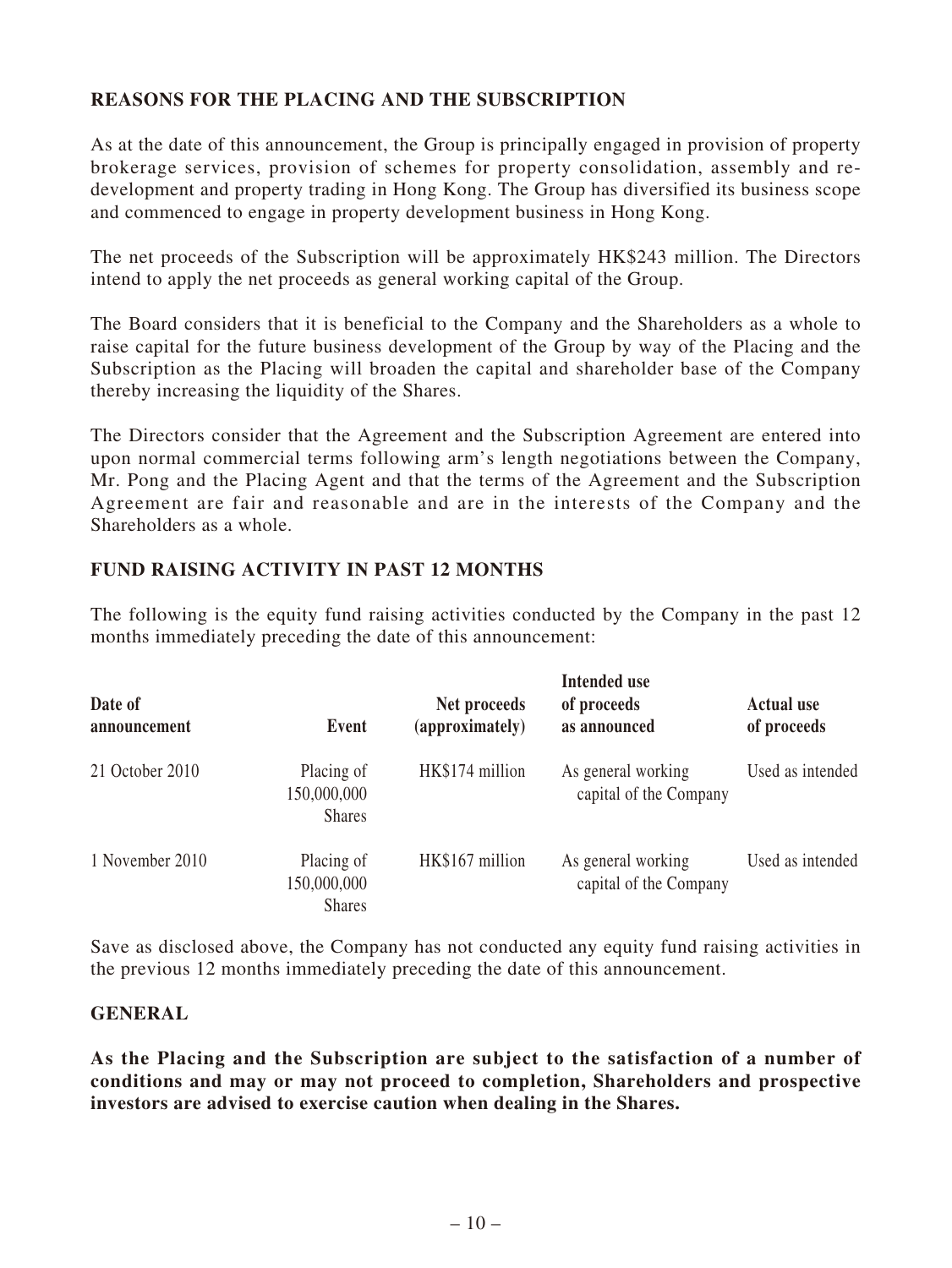# **DEFINITIONS**

In this announcement, unless the context otherwise requires, the following expressions shall have the following meanings:

| "acting in concert"   | has the meaning ascribed to this term under the Takeovers<br>Code                                                                                                                                                                                                                                      |
|-----------------------|--------------------------------------------------------------------------------------------------------------------------------------------------------------------------------------------------------------------------------------------------------------------------------------------------------|
| "Agreement"           | the placing agreement dated 13 January 2011 and entered<br>into among Mr. Pong, the Company and the Placing Agent in<br>respect of the Placing                                                                                                                                                         |
| "associate(s)"        | has the meaning ascribed to this term under the Listing Rules                                                                                                                                                                                                                                          |
| "Board"               | the board of Directors                                                                                                                                                                                                                                                                                 |
| "Company"             | Richfield Group Holdings Limited, a company incorporated<br>in the Cayman Islands with limited liability, the issued<br>Shares of which are listed on the Stock Exchange                                                                                                                               |
| "connected person(s)" | has the meaning ascribed to this term under the Listing Rules                                                                                                                                                                                                                                          |
| "Directors"           | directors (including the independent non-executive directors)<br>of the Company                                                                                                                                                                                                                        |
| "Group"               | the Company and its subsidiaries                                                                                                                                                                                                                                                                       |
| "Hong Kong"           | the Hong Kong Special Administrative Region of the<br>People's Republic of China                                                                                                                                                                                                                       |
| "Listing Committee"   | the listing sub-committee of the Stock Exchange                                                                                                                                                                                                                                                        |
| "Listing Rules"       | the Rules Governing the Listing of Securities on the Stock<br>Exchange                                                                                                                                                                                                                                 |
| "Mr. Pong"            | Pong Wai San, Wilson, an executive Director and the sole<br>beneficial owner of Virtue Partner                                                                                                                                                                                                         |
| "Placing"             | the placing of the Placing Shares by the Placing Agent on<br>behalf of Mr. Pong pursuant to the Agreement                                                                                                                                                                                              |
| "Placing Agent"       | Cheong Lee Securities Limited, a licenced corporation under<br>the Securities and Futures Ordinance for type 1 (dealing in<br>securities) regulated activity as defined under the Securities<br>and Futures Ordinance, acting as the placing agent for the<br>Placing Shares pursuant to the Agreement |
| "Placing Price"       | the placing price of HK\$1.01 per Placing Share                                                                                                                                                                                                                                                        |